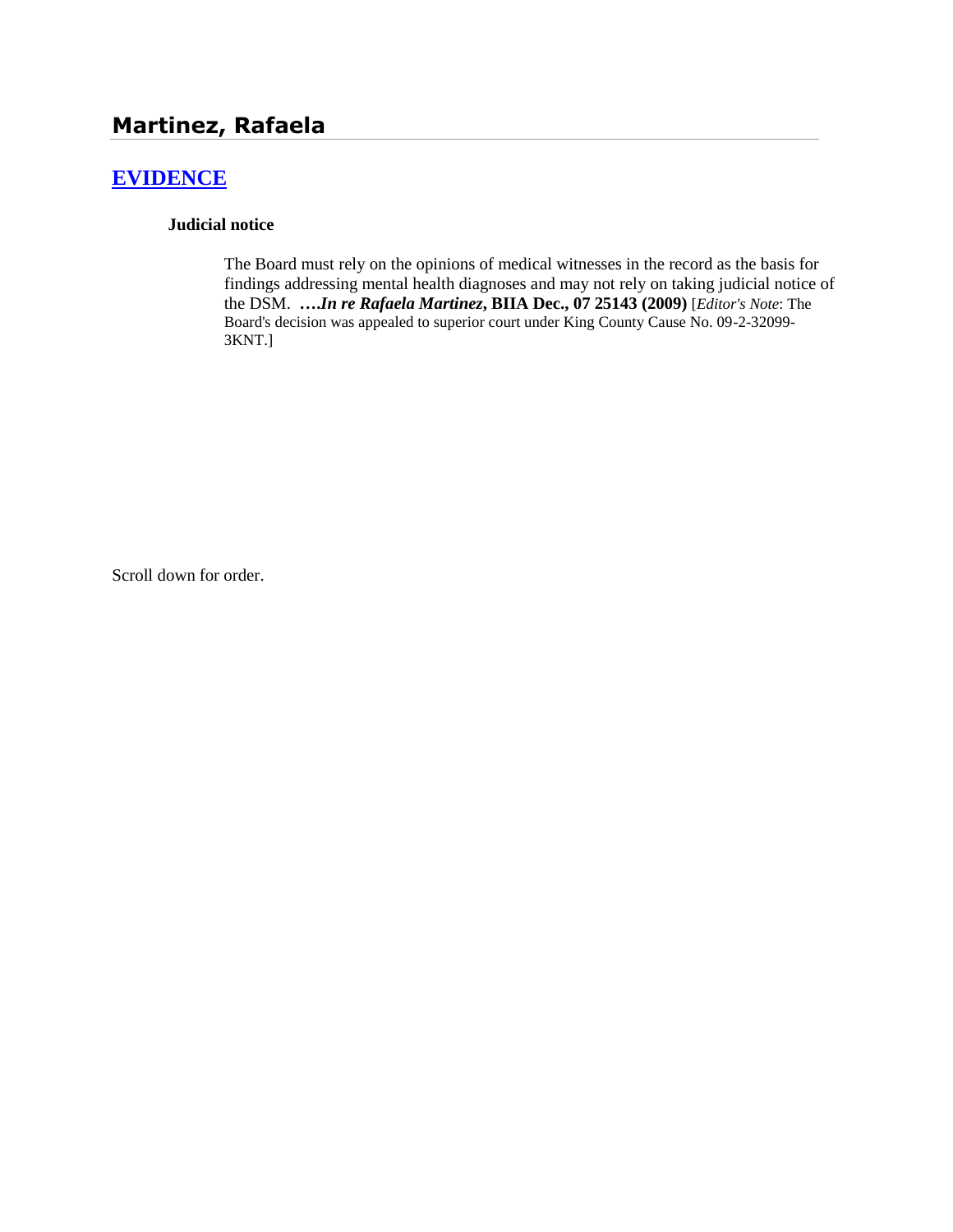## **BEFORE THE BOARD OF INDUSTRIAL INSURANCE APPEALS STATE OF WASHINGTON**

**)**

**IN RE: RAFAELA MARTINEZ ) DOCKET NO. 07 25143**

**CLAIM NO. AD-61768 ) DECISION AND ORDER**

APPEARANCES:

1

2

3 4

5 6

7

8 9

10

11 12

13 14

15

16

17

18 19

20

21 22

23

24

25

26

27

28

29

30

31

32

Claimant, Rafaela Martinez, by Robinson & Kole, P.S., Inc., per Nathan T. Dwyer

Employer, Shari's Management Corp., by Reinisch Mackenzie, P.C., per Christy A. Doornink

Department of Labor and Industries, by The Office of the Attorney General, per Marta Lowy, Assistant

The claimant, Rafaela Martinez, filed an appeal with the Board of Industrial Insurance Appeals on November 26, 2007, from an order of the Department of Labor and Industries dated November 16, 2007. In this order, the Department affirmed a prior order dated August 3, 2007, in which it awarded the claimant a permanent partial disability award equal to Category 2 for permanent dorso-lumbar and/or lumbosacral impairments; and closed the claim. The Department order is **AFFIRMED**.

# **DECISION**

Pursuant to RCW 51.52.104 and RCW 51.52.106, this matter is before the Board for review and decision on timely Petitions for Review filed by the claimant and the employer to a Proposed Decision and Order issued on March 5, 2009, in which the industrial appeals judge reversed and remanded the order of the Department dated November 16, 2007. All contested issues are addressed in this order.

The Board has reviewed the evidentiary rulings in the record of proceedings and finds that no prejudicial error was committed. The rulings are affirmed.

In this appeal, the claimant, Rafaela Martinez, contends that she sustained a mental health condition diagnosed as a pain disorder with both psychological factors and a general medical condition, proximately caused by her industrial injury. She also seeks treatment for her accepted lumbar strain. In the Petition for Review, she assigns error to the industrial appeals judge's finding that she sustained a mental health condition identified in the Proposed Decision and Order as a

7/29/09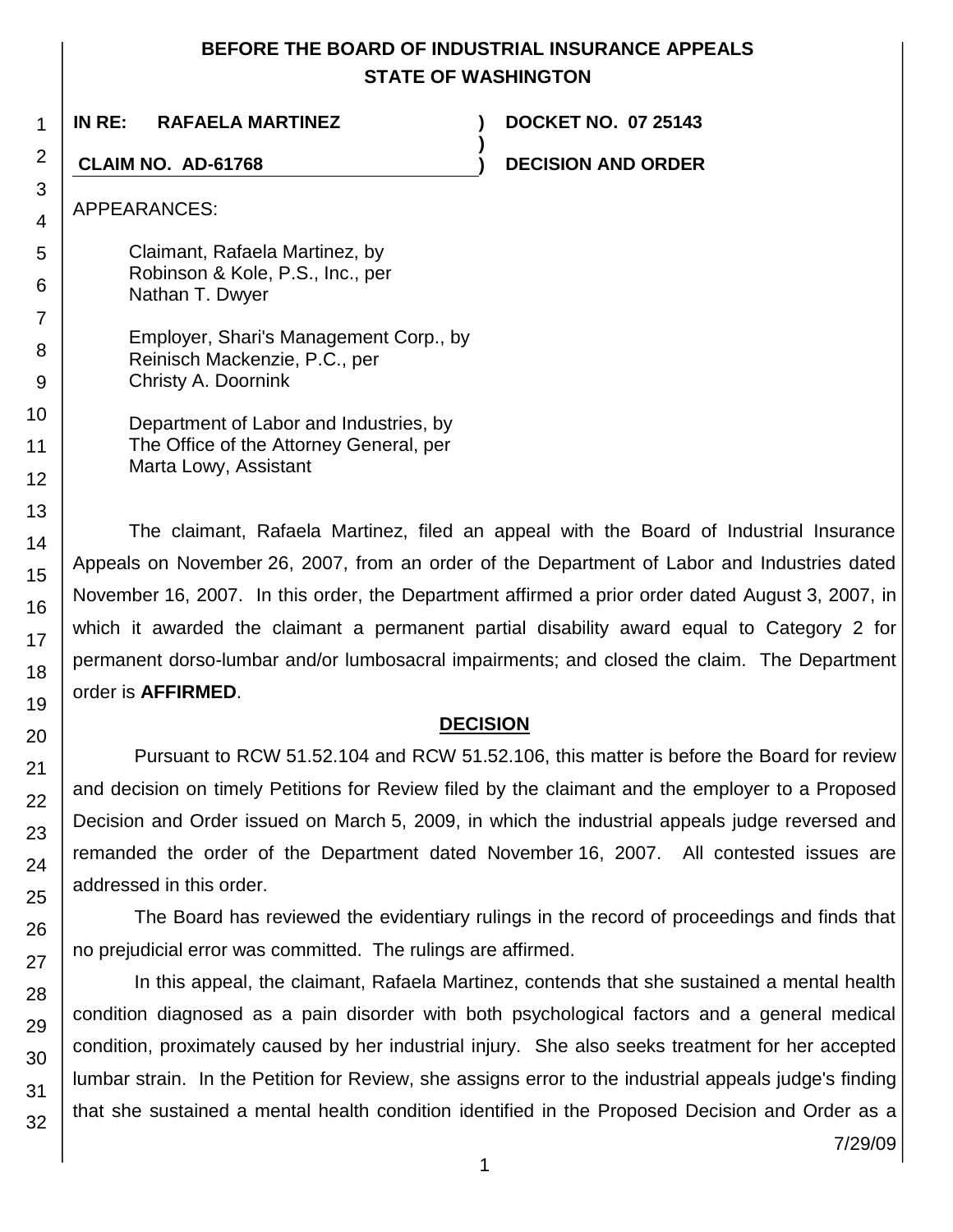1 2 3 4 5 pain disorder with a general medical condition. Ms. Martinez correctly points out that pain disorder with a general medical condition is not classified as a mental health condition in the American Psychiatric Association's Diagnostic and Statistical Manual of Mental Disorders (4th ed. 2000) (DSM-IV). "This subtype of Pain Disorder *is not considered a mental disorder and is coded on Axis III."* DSM-IV, at 499.

6 7 8 9 10 The employer contends that Ms. Martinez did not sustain an industrially related mental health condition. In the employer's Petition for Review, error is assigned to the determination by the industrial appeals judge that Ms. Martinez sustained a pain disorder with a general medical condition that was caused by the industrial injury. The employer notes that there is no expert testimony or other medical evidence supporting this diagnosis.

11 12 13 14 15 16 17 18 We agree with our industrial appeals judge's determination that there is no curative treatment available for Ms. Martinez's accepted lumbar condition. We also agree that Ms. Martinez has not proven that she suffers from depression. We have granted review primarily to address our industrial appeals judge's extensive reliance on a section of the DSM that was not offered or admitted into the record and was not addressed in medical testimony or other evidence. Further, we conclude that Ms. Martinez has not proven that she sustained a mental health condition, proximately caused by her industrial injury. The following is a summary of the evidence necessary to explain our decision.

19 20 21 Rafaela Martinez is 58 years old and was born in Michocan, Mexico. Ms. Martinez attended nine years of school in Mexico and moved to the United States in January 2005. She understands very little English. Ms. Martinez is divorced and has a 36-year-old son.

22 23 24 25 In Mexico, Ms. Martinez worked at a bakery for 18 years, and at a kitchen, and a clinic. In the United States, she has worked as a babysitter and for the employer at injury, Shari's Management Group (Shari's). Since May 10, 2007, Ms. Martinez has worked at Shari's Lynnwood, Washington location, baking pies.

26 27 28 29 On November 21, 2005, Ms. Martinez sustained an industrial injury to her low back while working at the Mill Creek, Washington Shari's Restaurant as a dishwasher, when she lifted a basin full of dirty dishes. Ms. Martinez testified that she worked part-time before the injury and continues in part-time employment with Shari's, working fewer hours in a light duty job.

30 31 32 Ms. Martinez testified that she does not have the motivation to go out because nothing is really fun. She sleeps only four to six hours a night. Ms. Martinez thinks about her pain all the time and first noticed her emotional problems right after the injury. She was asked about her son, with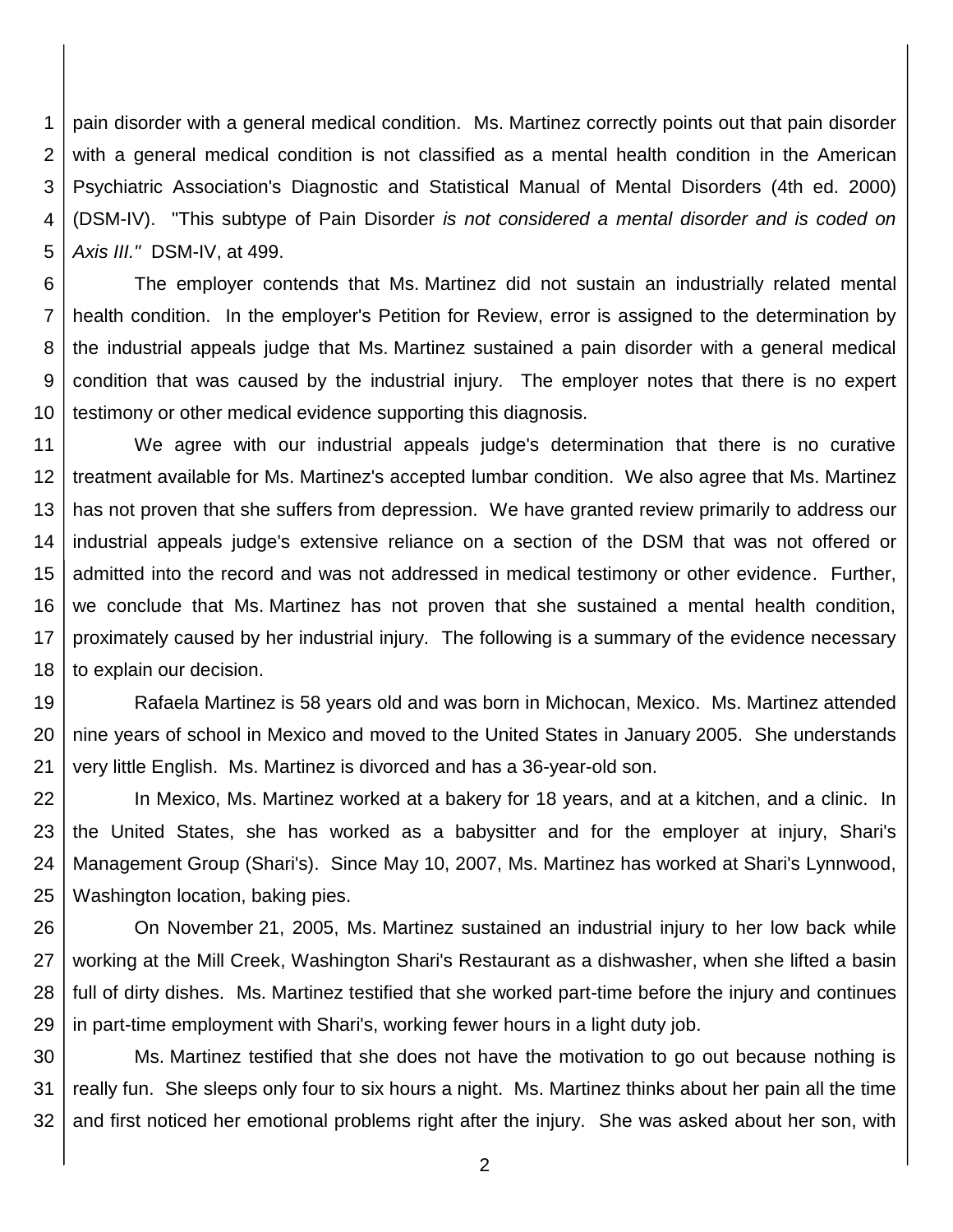1 2 3 4 whom she became pregnant following a rape. The assailant was never caught and she did not raise her son. She testified that overcoming that trauma took about eight years. Ms. Martinez is divorced from an abusive husband. According to Ms. Martinez, it took less than a year to overcome the trauma of the divorce.

5 6 7 8 9 10 11 12 13 14 Melina Oei, M.D., a certified physical medicine and rehabilitation physician, first saw Ms. Martinez on January 3, 2006, and became her attending physician. She examined Ms. Martinez monthly until September 25, 2007, usually with the aid of an interpreter who came with Ms. Martinez. Dr. Oei's diagnosis of lumbar strain, which she felt was related to the industrial injury, had not changed throughout the course of her treatment of Ms. Martinez. On September 25, 2007, Dr. Oei noted that Ms. Martinez appeared uncomfortable and preferred to remain standing during the last half of the visit. She was able to walk without limping. Dr. Oei gave Ms. Martinez a prescription for physical therapy in case her claim was reopened, but was not sure it would be curative. The doctor also recommended a trial of Neurontin for nerve pain. Toward the end of her treatment of Ms. Martinez, Dr. Oei noted increased pain behaviors.

15 16 17 18 Christopher Noell, M.D., certified psychiatrist, first met with Ms. Martinez on April 25, 2008. A Spanish language interpreter was present. The prominent features in the records reviewed by Dr. Noell were the consistency of the complaints and the assessment of the examiners regarding pain behavior, which included chronic pain, dizziness, numbness of her legs, and radiating pain.

19 20 21 22 23 24 25 26 27 During the April 2008 examination, Ms. Martinez primarily complained of pain and difficulty walking. According to Dr. Noell, she endorsed feeling depressed. "She used the Spanish word for desperate," and indicated that she had crying spells, felt hopeless and helpless, was less socially active, less involved, was fearful of the future, and had low self esteem. Noell Dep. at 15. She denied that the deaths of her father and mother, 25 and 12 years prior, respectively, had affected her functioning beyond a brief period of sadness. Ms. Martinez's pain was focused on her low back with radiation down both legs to both feet. Pain interfered with her ability to take a bath and she walked slowly. Ms. Martinez reported that her pain and emotional difficulties had developed since her 2005 injury.

28 29 30 31 32 Ms. Martinez walked with obvious discomfort. She burst into tears when Dr. Noell said she looked as if she were about to cry. After she started to cry, Ms. Martinez spoke of being sad, depressed, helpless, hopeless, worthless, and fearful of the future. Her cognition appeared intact, although Dr. Noell did no formal cognitive testing. He determined in April 2008 that she was unable to work due to her psychiatric diagnosis.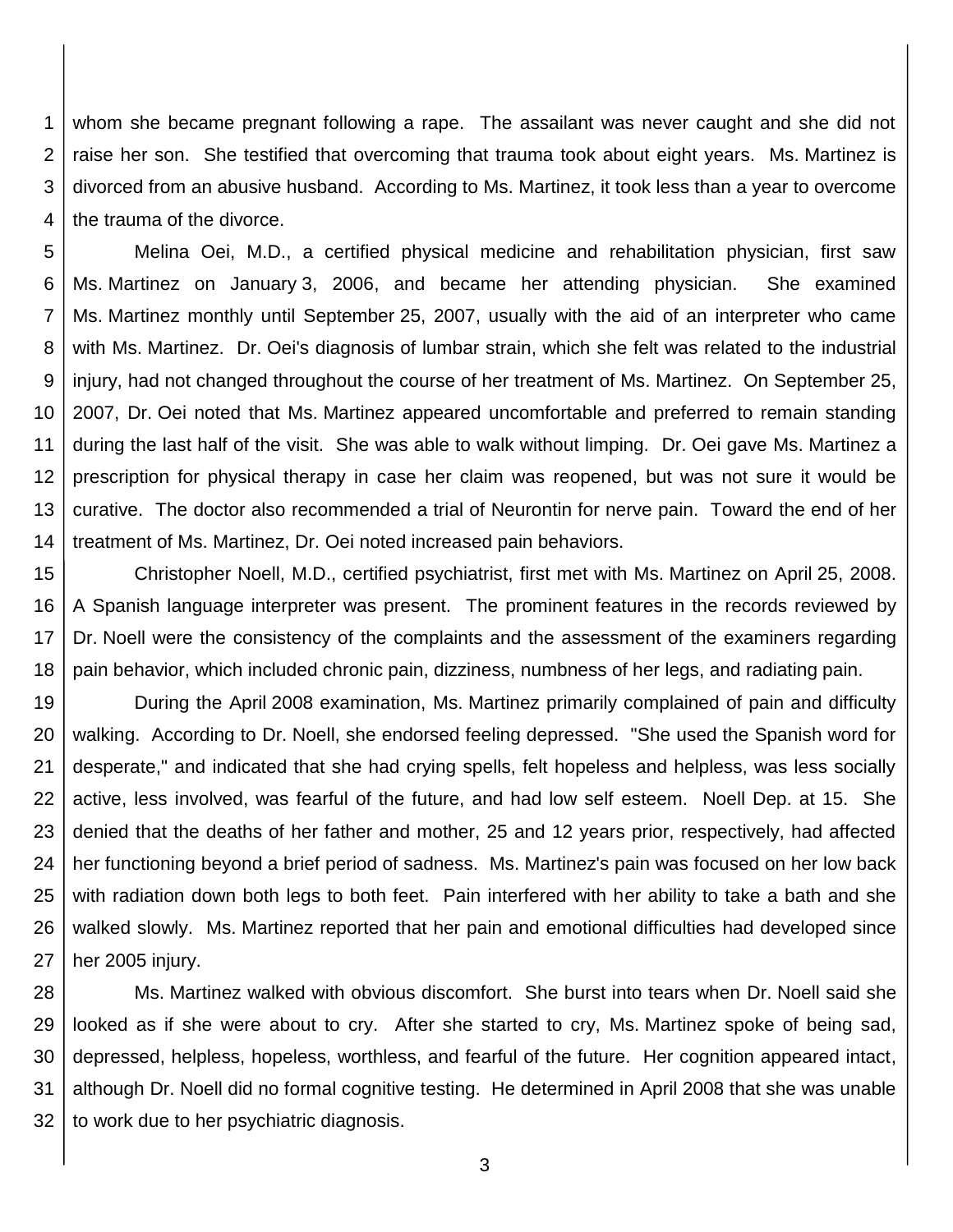1 2 3 4 5 6 A second meeting took place on September 24, 2008, to clarify inconsistencies between what Ms. Martinez had told Dr. Noell on April 25, 2008, and information contained in a July 30, 2008 report of psychiatrist Roy D. Clark, Jr., M.D. Dr. Noell learned from Dr. Clark's evaluation that Ms. Martinez was working, which surprised him. Dr. Noell also learned, for the first time, of Ms. Martinez's childhood abuse and her abusive marriage. During the September 24, 2008 visit, Ms. Martinez did not explain why she had failed to share this information with him initially.

7 8 9 10 11 12 13 14 15 16 17 Dr. Noell diagnosed on Axis I, pain disorder associated with both psychological factors and a general medical condition, and major depression single episode, severe; Axis II, no diagnosis; Axis III, lumbar sprain; Axis IV, severe psychosocial stressors related to physical and psychiatric disabilities, social isolation, and financial difficulties; and on Axis V (Global Assessment of Functioning), 45-50, upgraded to 50-55 because Ms. Martinez was working. He believed that the pain disorder and the major depression were related to the industrial injury, based on her history as supported by the medical records. The diagnosis of depression was based on her endorsement of feeling depressed, her crying, hopelessness, helplessness, low self esteem, social withdrawal, and a feeling of burdening her extended family. He also noted her depressed affect and tearfulness. In Dr. Noell's opinion, Ms. Martinez's life experiences, including her abusive relationship, sexual abuse, and assault, were risk factors, but did not cause her diagnoses.

18 19 20 21 22 23 24 25 The accepted lumbar sprain was the general medical condition supporting Dr. Noell's diagnosis of pain disorder associated with both psychological factors and a general medical condition. The prominence of the pain, either in the initiation of the pain disorder or in the maintenance of it, supported the diagnosis, with her pain and fearfulness about the future constituting the psychological factors. Dr. Noell distinguished the diagnosis of pain disorder from somatoform disorder, which involves somatic complaints such as fatigue, loss of appetite, and gastrointestinal and urinary complaints. He acknowledged, however, that Ms. Martinez did have features of a somatoform disorder.

26 27 28 29 30 31 32 Mark Fishel, M.D., certified neurologist, examined Ms. Martinez on December 21, 2006 along with Dean S. Ricketts, M.D. He reviewed records, including those of Dr. Oei. Dr. Fishel learned that Ms. Martinez was diagnosed with lumbar strain and discogenic pain, had received some physical therapy, but had not significantly improved. Ms. Martinez reported that her low back pain was 9 out of 10, and described limitations on lifting, sitting, walking, standing, and performing household chores. She was unable to do a complete deep knee bend. Forward flexion was limited to 40 degrees and extension to only 5 degrees, with some pain. There were some signs of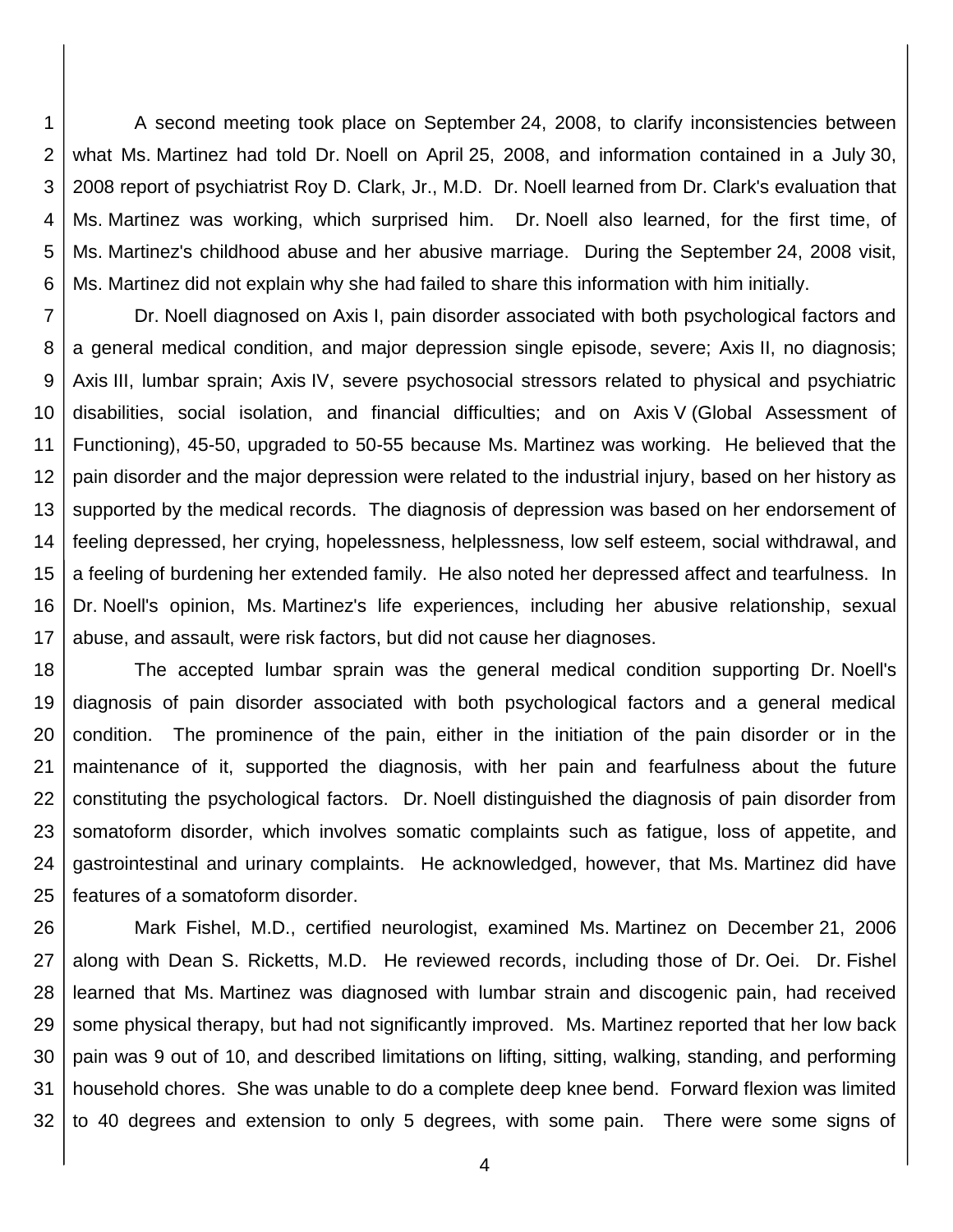1 2 3 4 5 6 7 8 decreased effort and non-physiologic pain complaints, confirming possible symptom magnification. Dr. Fishel diagnosed lumbar strain, related to the injury; pre-existing lumbar degenerative spine and disc disease; a central L4-5 protrusion, not likely related to the industrial injury based on the mechanism of the injury, which was likely pre-existing and possibly aggravated by the industrial injury; pain behavior with some non-anatomic findings; and lack of effort on motor strength testing. The MRI was unremarkable. He felt that no curative treatment was available for the back condition. Ms. Martinez's low back impairment was a Category 2. Dr. Fishel noted that the findings of Dr. Oei at her last examination of Ms. Martinez were consistent with his own.

9 10 11 12 13 14 15 Charles J. Larson, M.D., certified orthopedic surgeon, examined Ms. Martinez on November 1, 2007, at the request of the Department. The purpose of his examination was to determine whether surgical treatment was recommended. Dr. Larson diagnosed lumbar strain, resolved, based on the lack of objective findings to suggest ongoing pathology. The condition had reached maximum medical improvement and Ms. Martinez's lumbosacral impairment was equal to a Category 2. He agreed that someone with non-anatomic findings and pain behaviors could have some psychological issues. Ms. Martinez's pain was the predominant focus of her presentation.

16 17 18 19 20 21 22 23 Roy D. Clark, Jr., M.D., certified psychiatrist, evaluated Ms. Martinez at the request of the Department on July 3, 2008, with the aid of a Spanish interpreter. During his examination of Ms. Martinez, Dr. Clark asked if she had any emotional or psychological symptoms of the injury and its residuals. She replied that she could not work like she used to and could not move as she did before. According to Ms. Martinez, the most difficult thing she faced prior to the work injury was the death of her parents. Not being able to work and move as before "meant sadness, as she had always been able to do so before." Clark Dep. at 41. While reporting this, Ms. Martinez smiled and stated, "she tells herself that she just needs to move on, there is no other way." Clark Dep. at 41.

24 25 26 27 28 29 30 31 Dr. Clark felt that Ms. Martinez was forthcoming and that it was not difficult to obtain information from her. Ms. Martinez told Dr. Clark that she had not been physically, emotionally, or sexually abused as a child. She reported a sexual assault that occurred when she was in her early twenties. The perpetrator was never apprehended. She became pregnant and gave birth to a son, now 36, who was raised primarily by Ms. Martinez's mother at their ranch while Ms. Martinez worked in Mexico City. She experienced a spontaneous loss of a birth five months into her second pregnancy. The father had been killed when Ms. Martinez was three months pregnant. She also had been married for about a year to someone who drank and was physically abusive.

32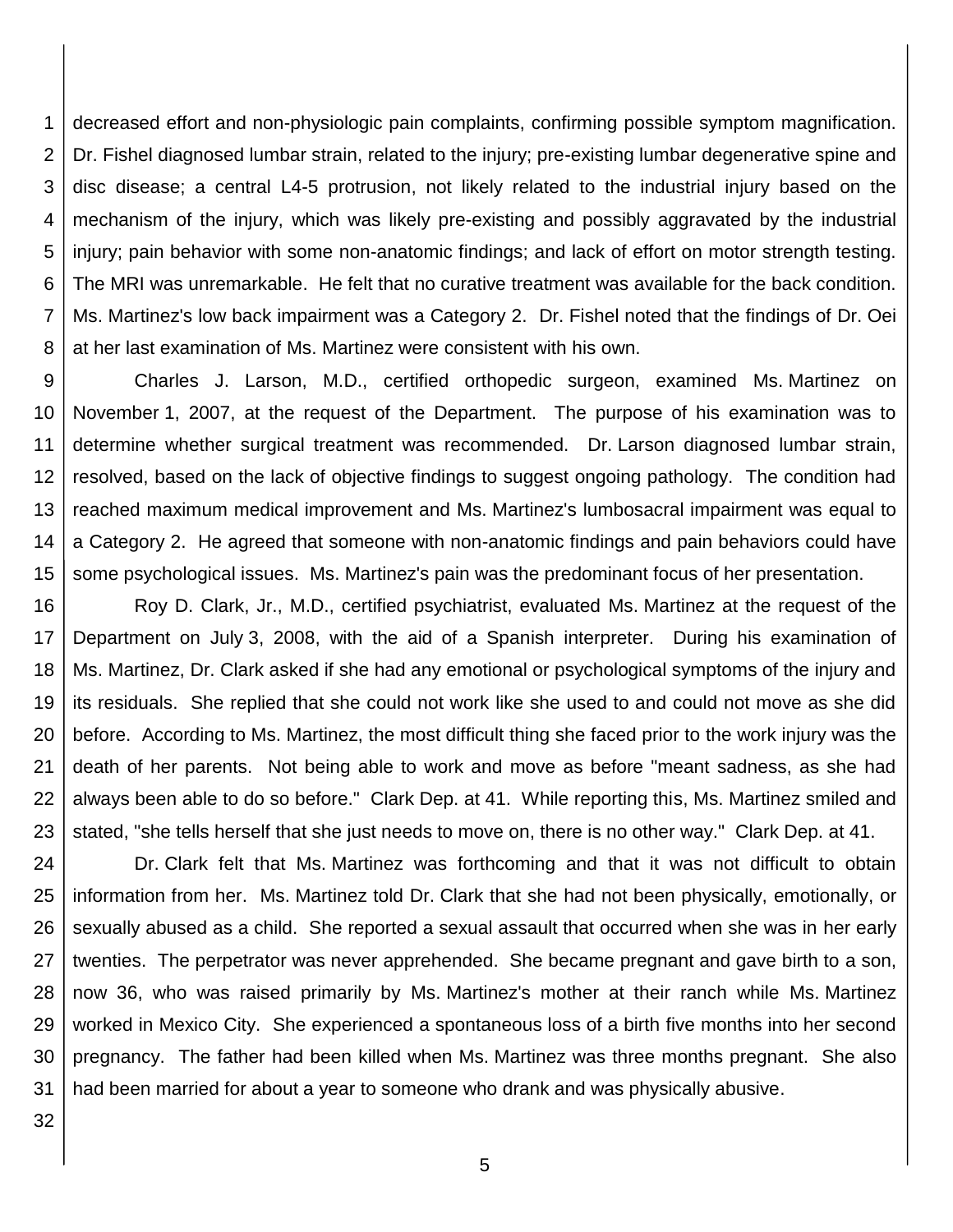1 2 3 4 5 6 7 8 9 10 Ms. Martinez had come to the United States in January 2005, at the invitation of her niece. Her current status was that she was working at Shari's Restaurant in a modified job for about 26 hours a week. She was living with her sister and her sister's family. A typical day for Ms. Martinez was awakening at 6:30 a.m., starting work at 10:00 a.m., working until 2:00 or 2:30 p.m., and going to bed no later than 9:00 p.m. She could maintain her own self-care, although sometimes the pain is worse and her sister has to help. She reported that she relaxes by listening to music and reading and she takes pride in continuing to work despite the pain. Based on the mini-mental status examination, Dr. Clark did not detect any significant cognitive impairment. He noted that Ms. Martinez had described a number of psychosocial stressors that were independent of the injury, including the loss of a child and being a victim of a violent crime.

11 12 13 14 15 16 17 18 19 20 21 Ms. Martinez completed the Beck Depression Inventory, Spanish language version; and the Spanish-language MMPI-II. In her responses to the Beck Depression inventory, she indicated that she did not feel sad and had not lost interest in other people or activities. Based on her responses to the Beck test, she would not meet the DSM criteria for diagnosis of major depressive episode. Her test score, in the mid-20s, suggested a moderate level of symptoms of depression, which was a bit more than he would expect on the basis of her clinical presentation: she was neatly groomed and dressed, was polite, cooperative, and pleasant throughout the evaluation. Ms. Martinez had continued working after the industrial injury and had some relationships and activities away from work. Dr. Clark would anticipate that a person with a moderate level of depression would have some difficulty with the mini-mental status examination, but Ms. Martinez's performance was intact. She exhibited much somatic distress.

22 23 24 25 26 27 28 29 Dr. Clark felt that Ms. Martinez's physical complaints were probably extreme, perhaps reflecting a general lack of effectiveness in life. These are likely long-standing personality problems predisposing her to develop physical symptoms under stress. He noted that she had experienced a number of robust psychosocial stressors prior to, and independent of, her industrial injury. These would be associated with a high risk of development of a mood disorder. In addition to those stressors previously stated, Dr. Clark noted that her father had died suddenly in a work-related accident and that Ms. Martinez had experienced the stress of emigrating from her country of origin less than a year prior to the industrial injury.

30 31 32 Dr. Clark disagreed with Dr. Noell's diagnoses of major depression and a pain disorder caused by the industrial injury. Ms. Martinez did not meet the criteria for major depressive disorder. In particular, she failed to indicate to Dr. Clark, or spontaneously during Dr. Noell's examination,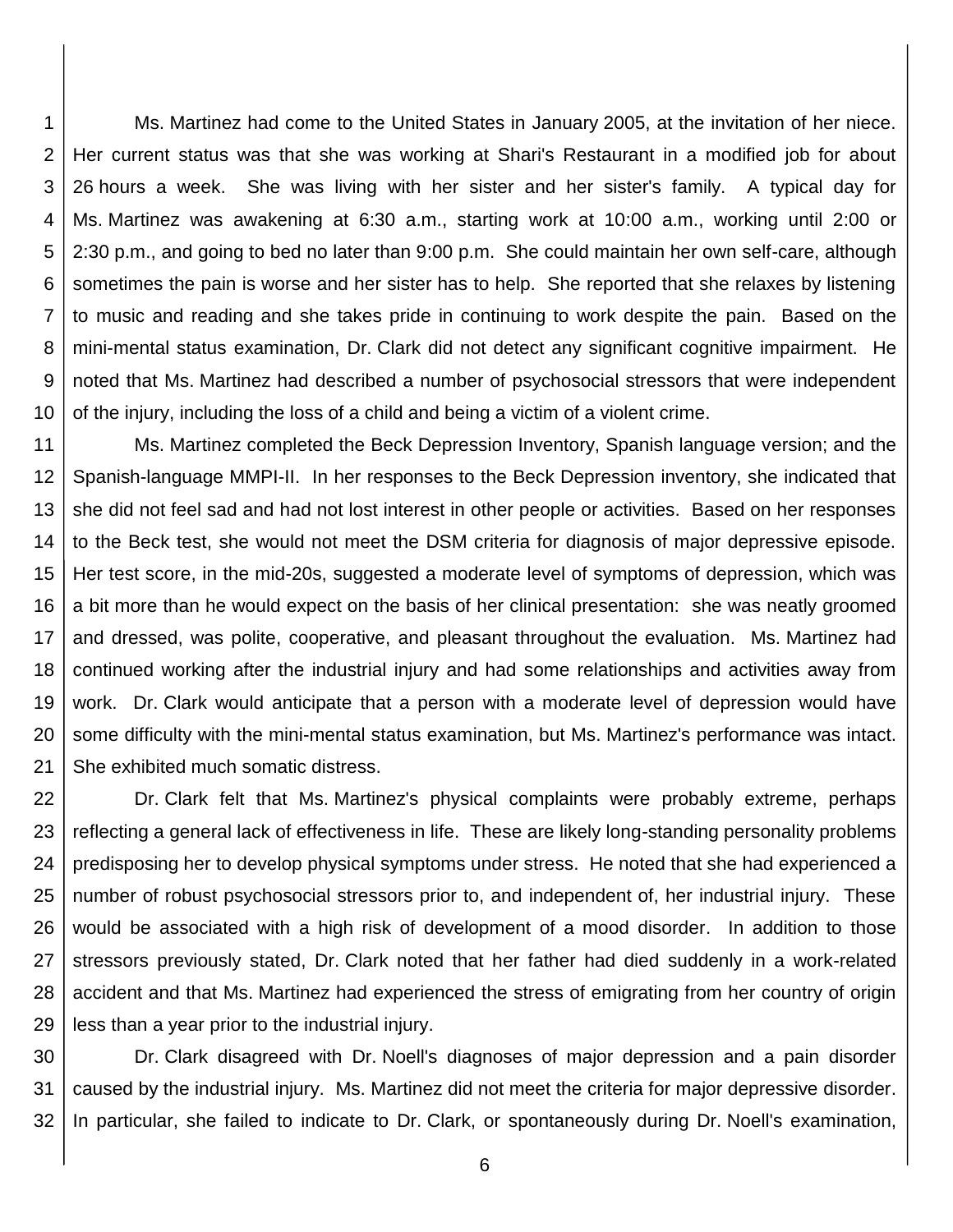1 2 3 4 5 6 7 8 9 10 11 12 13 that she feels sad or has a loss of interest in activities. Similarly, on the Beck Inventory, Ms. Martinez did not indicate that she felt sad or had lost interest in other people or activities. These were primary criteria for the diagnosis of major depressive disorder that were not met. Dr. Clark testified that Ms. Martinez did have a pain disorder that was properly characterized as a somatoform disorder. The diagnostic criteria for undifferentiated somatoform disorder can be distinguished from those of a pain disorder associated with both psychological factors and a general medical condition. With the diagnosis of a pain disorder, the pain complaints are prominent or an important part of the presentation. In Ms. Martinez's case, her physical symptoms are not limited to pain, such as difficulties with movement and agility, and pain is not the predominant symptom she relates to the injury. Further, Dr. Clark believed that Dr. Noell had underappreciated the totality of Ms. Martinez's experiences, which were tragic and significant and beyond "mere risk factors." Clark Dep. at 77. Dr. Clark concluded that the somatoform disorder was not proximately caused by the November 21, 2005 industrial injury.

14 15 16 17 18 19 20 21 22 23 24 25 We find Dr. Clark's opinion more persuasive than Dr. Noell's for several reasons. Dr. Clark conducted a much more thorough interview of Ms. Martinez, learning important details of her life and symptoms (and the absence thereof) that were overlooked by Dr. Noell. Dr. Clark also drew from information gleaned from psychiatric tests, which Dr. Noell did not. It is significant that, even after learning the additional facts that led to Dr. Noell's re-examination of Ms. Martinez following Dr. Clark's evaluation, Dr. Noell's opinion remained largely unchanged. Dr. Noell did acknowledge that Ms. Martinez had some of the features of a somatoform disorder, the non-industrial mental health condition diagnosed by Dr. Clark. Dr. Oei, the long-standing treating physician, determined that Ms. Martinez's industrial injury solely caused a lumbar strain and that the claimant appeared somatically focused. We conclude that the evidence is insufficient to support Ms. Martinez's contention that she suffered from a mental health condition proximately caused by the industrial injury.

26 27 28 Both Petitions for Review question the industrial appeals judge's diagnosis of Ms. Martinez's mental health condition with liberal reference to the DSM, a guide that was not offered or admitted as an exhibit, in whole or in part. WAC 263-12-135 provides, in relevant part:

29 30 31 32 The record in any contested case shall consist of the order of the department, the notice of appeal therefrom, all orders issued by the board (including litigation orders and judge's report of proceeding), responsive pleadings, if any, and notices of appearances, and any other written applications, motions, stipulations or requests duly filed by any party.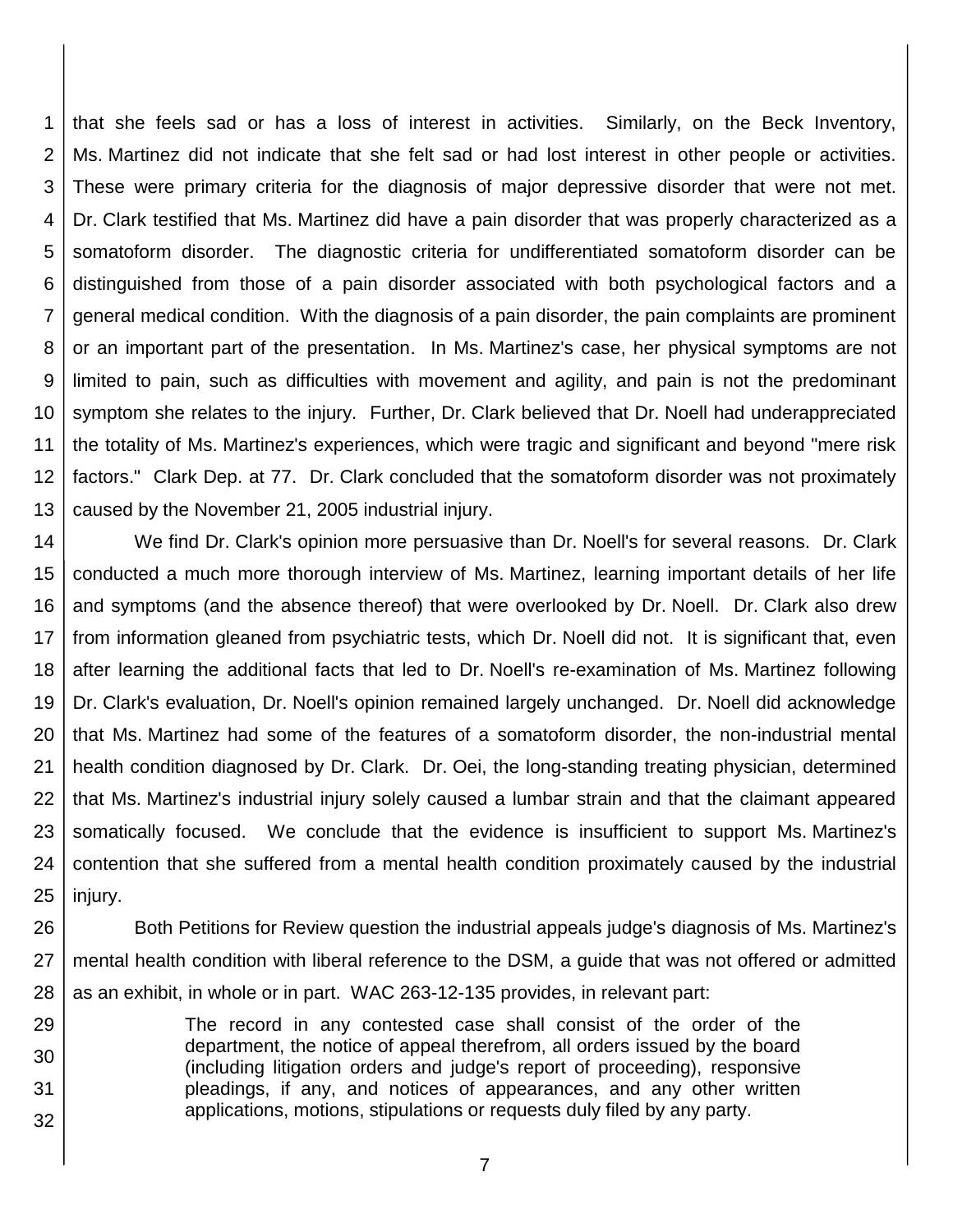Such record shall also include all depositions, the transcript of testimony and other proceedings at the hearing, together with all exhibits offered. *No part of the department's record or other documents shall be made part of the record of the board unless offered in evidence.* (Emphasis ours.)

4 5 6 7 In *In re Doug White,* Dckt. No. 92 4722 (February 10, 1994), the industrial appeals judge evaluated the psychiatric evidence according to his own reading of the DSM. The DSM was extensively discussed in the Proposed Decision and Order. The Board determined that this was improper, per WAC 263-12-135, as no portion of the manual had been admitted as evidence.

8 9 10 11 12 13 14 15 *White* did not reference a prior decision, *In re Deborah Lee,* BIIA Dec., 71,058 (1987). In *Lee,* the claimant's expert failed to establish whether chronic pain syndrome was a psychiatric, versus a physical, condition. The Board referred to the DSM, which had not been admitted as evidence or referenced by a medical witness, and found that the expert testimony did not establish a psychogenic pain disorder or any other recognized psychiatric condition, proximately caused by the industrial injury. We note that the *White* analysis was limited and focused solely on determining whether the condition alleged was psychiatric, versus physical; the Board did not diagnose a mental health condition.

16 17 18 19 20 21 22 We are cognizant that this Board, in several Decisions and Orders, has endorsed taking judicial notice of another medical manual, the AMA*, Guides to the Evaluation of Permanent Impairment* (*Guides*). In *In re Bertha Ramirez,* BIIA Dec., 03 14933 (2004), we relied on findings of a non-physician expert to determine the impairment of Ms. Ramirez's left knee, with reference to the *Guides.* In *Ramirez*, we noted that the *Guides* are regularly used and referenced in Department policies, rules, and applicable law and that it was appropriate for the industrial appeals judge to take judicial notice of the publication.

23 24 25 26 27 28 29 Similar to the *Guides*, the DSM is referenced in several Department rules. See, for example, WAC 296-20-330(e) ("Impairments of mental health"); WAC 296-21-270 ("Psychiatric services"); WAC 296-30-010 ("Definitions"). However, we find good reason to distinguish our use of the *Guides* in *Ramirez* from our industrial appeals judge's use of the DSM-IV in Ms. Martinez's appeal. The *Guides* establish "straightforward" rules for rating impairments. *Ramirez,* at 6. In contrast, the DSM is a reference used by mental health professionals to diagnose mental health conditions.

30 31 The DSM-IV's "Cautionary Statement" emphasizes that the criteria contained therein are intended for use by those with specialized clinical training:

32

1

2

3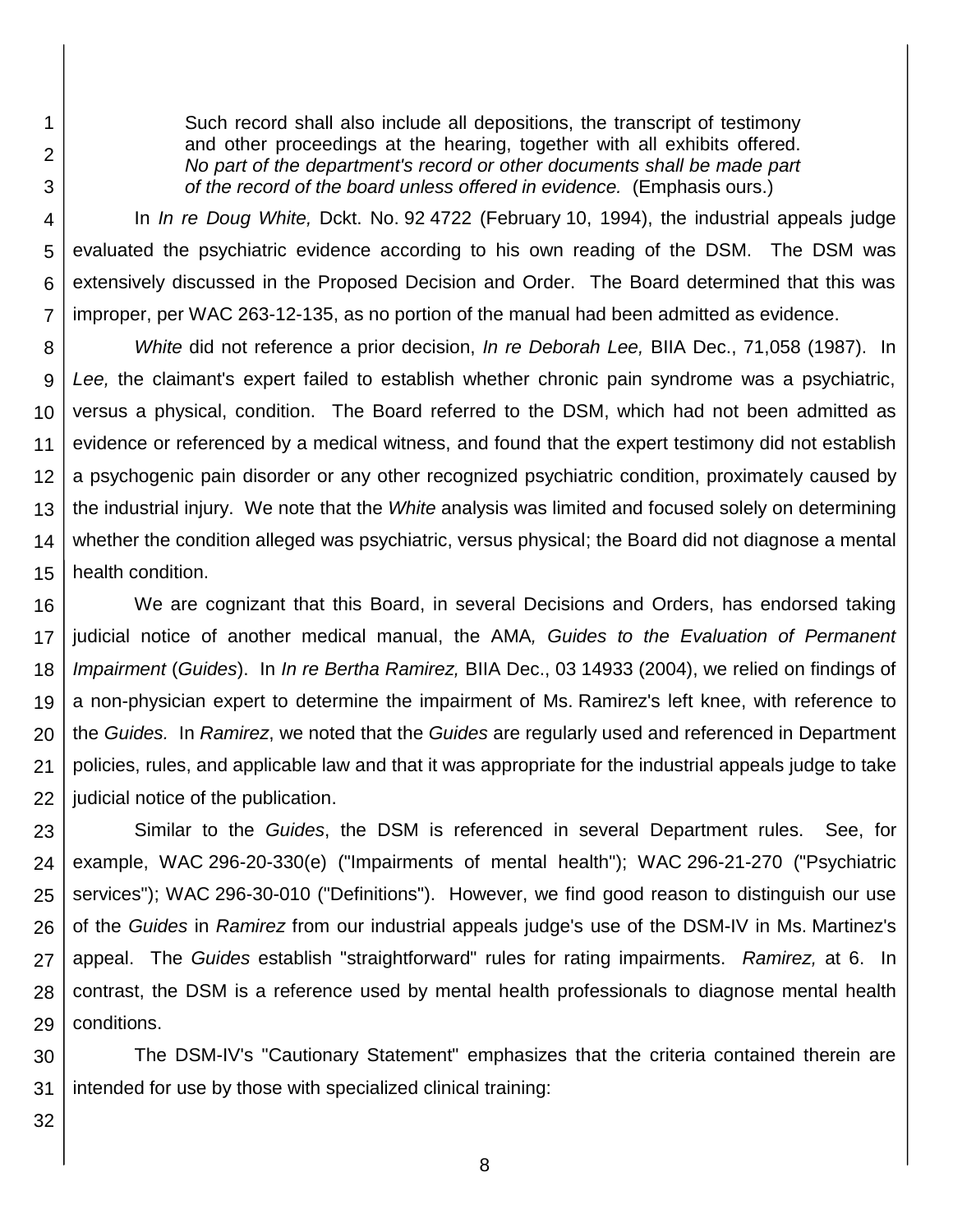The specified diagnostic criteria for each mental disorder are offered as guidelines for making diagnoses, because it has been demonstrated that the use of such criteria enhances agreement among clinicians and investigators. *The proper use of these criteria requires specialized clinical training that provides both a body of knowledge and clinical skills.* DSM-IV at xxvii. (Emphasis ours.) We therefore conclude that our industrial appeals judges and this Board must rely on the opinions of medical witnesses contained in the record as the basis for

findings addressing mental health diagnoses.

After consideration of the Proposed Decision and Order and the Petitions for Review, and a careful review of the entire record before us, we enter the following:

#### **FINDINGS OF FACT**

1. On December 9, 2005, the claimant, Rafaela Martinez, filed an Application for Benefits with the Department of Labor and Industries, in which she alleged an injury to her back on November 21, 2005, while in the course of her employment with Shari's Management Corporation (Shari's). On December 14, 2005, the Department issued an order in which it allowed the claim. On August 3, 2007, the Department issued an order in which it awarded a permanent partial disability award equal to Category 2 for permanent dorso-lumbar and/or lumbosacral impairments and closed the claim. On September 18, 2007, Ms. Martinez filed a Protest and Request for Reconsideration with the Department, from an order dated August 3, 2007. On November 16, 2007, the Department issued an order in which it affirmed the August 3, 2007 Department order.

On November 26, 2007, Rafaela Martinez filed a Notice of Appeal with the Board of Industrial Insurance Appeals, from the Department order dated November 16, 2007. On January 3, 2008, the Board granted the claimant's appeal under Docket No. 07 25143, and agreed to hear the appeal.

- 2. On November 21, 2005, Rafaela Martinez sustained an injury to her low back while in the course of her employment with Shari's. The injury occurred as she attempted to lift and carry a tub full of dirty dishes. She immediately felt pain in her back.
	- 3. Ms. Martinez sustained a low back strain, proximately caused by the November 21, 2005 industrial injury.
	- 4. As of August 3, 2007, Ms. Martinez's condition, diagnosed as a low back strain, had reached maximum medical improvement and she was not in need of further proper and necessary medical treatment.
	- 5. Ms. Martinez did not sustain a mental health condition, proximately caused by the November 21, 2005 industrial injury.
- 29 30 31

32

1

2

3

4

5

6

7

8

9

10

11 12

13

14

15

16

17 18

19

20

21 22

23

24

25

26

27